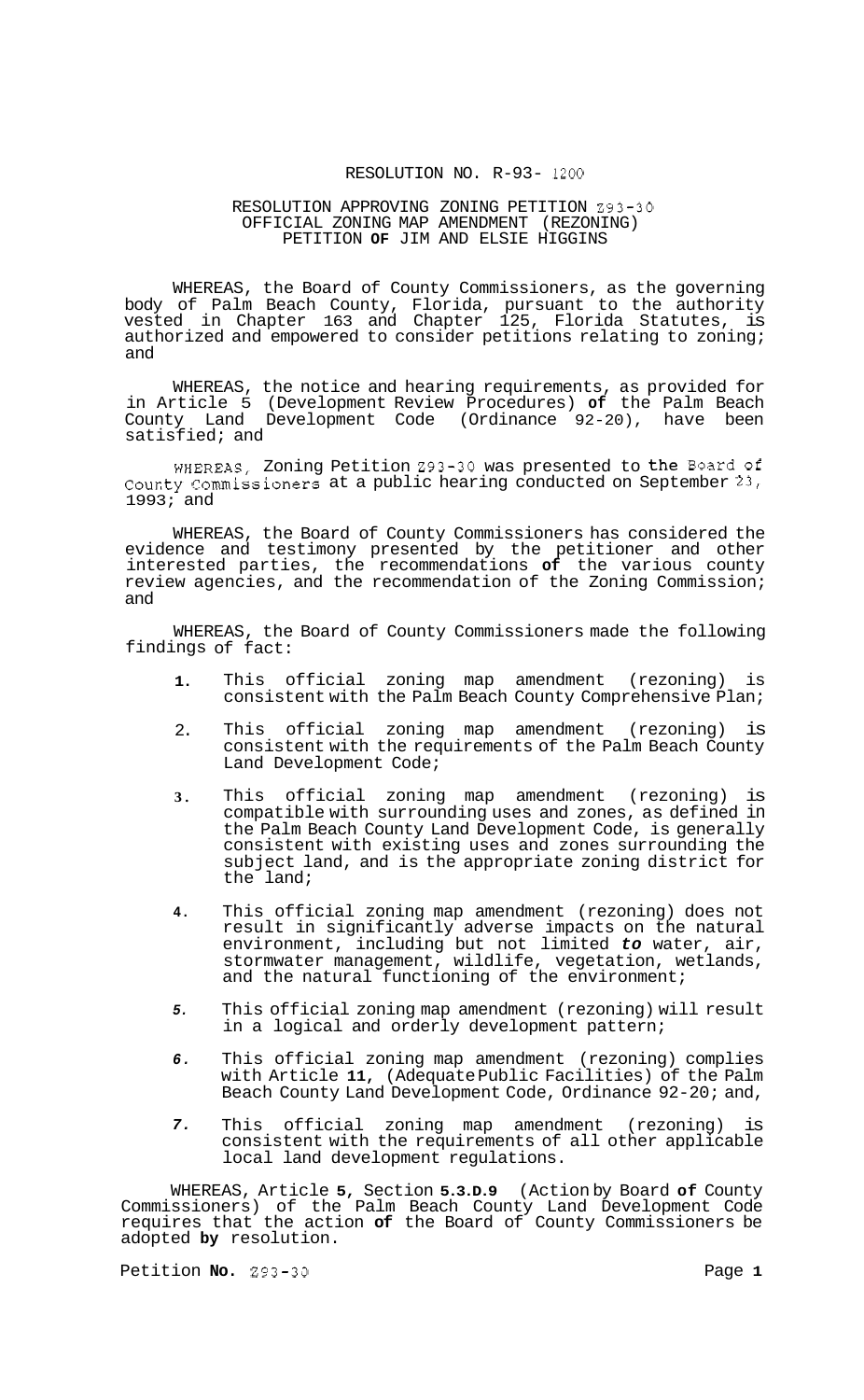NOW, THEREFORE, BE IT RESOLVED BY THE BOARD **OF** COUNTY COMMISSIONERS **OF** PALM BEACH COUNTY, FLORIDA, that Zoning Petition **293-30,** the petition of JIM & ELSIE HIGGINS *for* a OFFICIAL ZONING MAP AMENDMENT (REZONING) from the AGRICULTURAL RESIDENTIAL *(AR)*  ZONING DISTRICT to the RESIDENTIAL TRANSITIONAL (RT) ZONING DISTRICT on a parcel of land legally described in EXHIBIT A, attached hereto and made a part hereof, and generally located as indicated on a vicinity sketch attached as EXHIBIT B, attached hereto and made a part hereof, was approved on September 23, 1993, 1993, subject to the voluntary commitments described in EXHIBIT **C,**  attached hereto and made a part hereof.

Commissioner Aaronson moved for the approval of the Resolution.

The motion was seconded by Commissioner \_\_\_\_ Foster \_\_\_\_ and, upon being put to a vote, the vote was **as** follows:

| Mary McCarty, Chair | $AY_{\rho}$     |
|---------------------|-----------------|
| Burt Aaronson       | Aye             |
| Ken Foster          | Ay <sub>e</sub> |
| Maude Ford Lee      | Aye<br>Ay       |
| Karen T. Marcus     |                 |
| Warren Newell       | $Ay \sim$       |
| Carol A. Roberts    | Ahsent          |

The Chair thereupon declared that the resolution was duly passed and adopted this 23th day of September, 1993.

**APPROVED** AS **TO** FORM AND LEGAL SUFFICIENCY PALM BEACH COUNTY, FLORIDA BY ITS BOARD **OF** COUNTY COMMISSIONERS

 $BY:$ ATTORNE COUNTY

Ĭμ BY: **DEPUTY CLERK**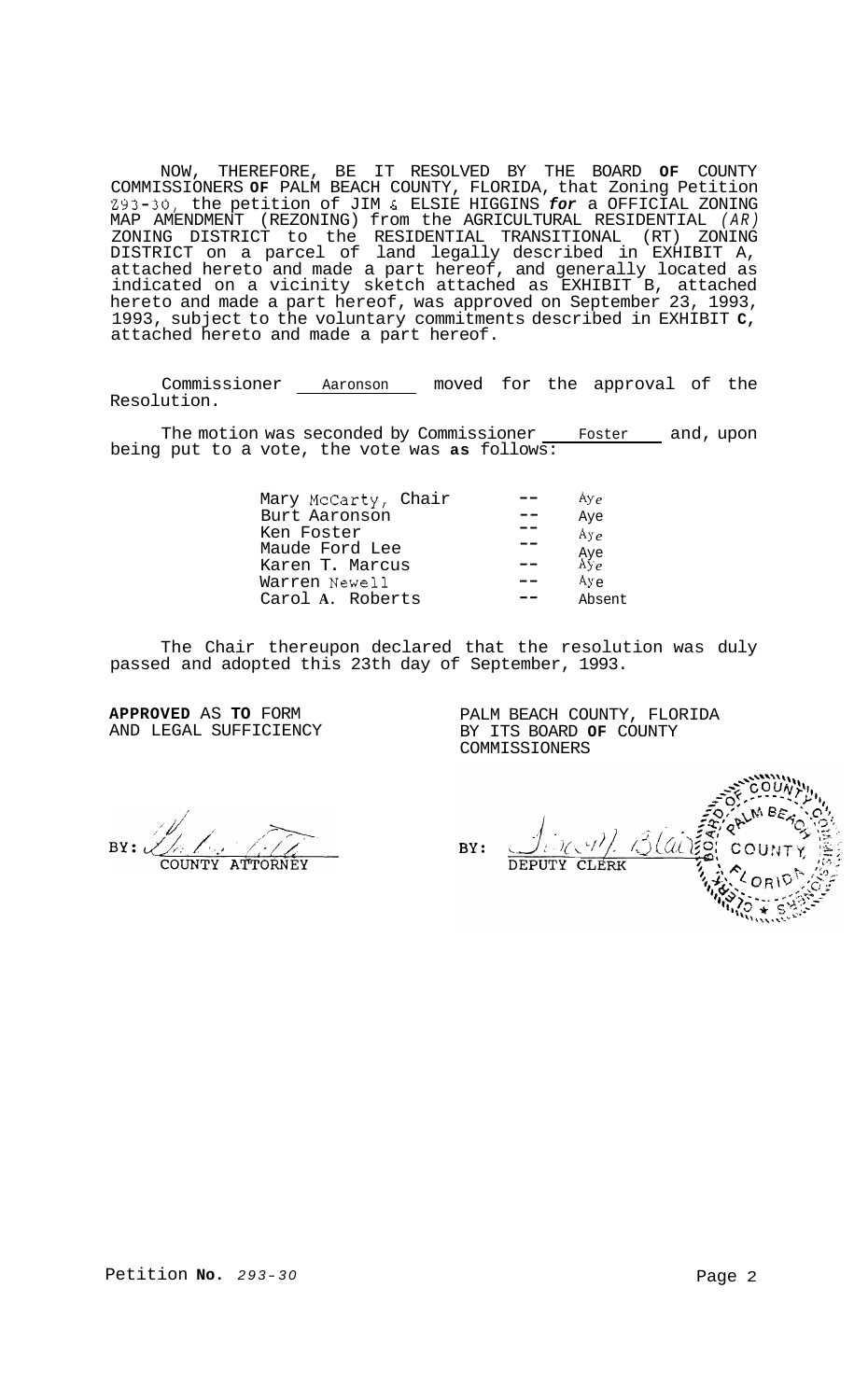**I** 

## **DESCRIPTION OF PARENT PARCEL OF LAND LOCATED WITHIN SECTION 26, TOWNSHIP 44 SOUTH, RANGE 42 EAST**

 $\mathcal{A}_\mathrm{c}$ 

 $\ddot{\cdot}$ 

THE EAST HALF OF THE NORTHWEST QUARTER OF THE SOUTHEAST QUARTER OF THE SOUTHWEST QUARTER OF SECTION 26, TOWNSHIP **44 SOUTH,** RANGE **42** EAST, PALM BEACH COUNTY, FLORIDA, LESS THE NORTH 40 FEET THEREOF.

CONTAINING **4.91** ACRES MORE OR LESS.

SUBJECT TO ALL EASEMENTS, RESERVATIONS, RESTRICTIONS AND RIGHTS OF WAY.

**NOTE:** SEE SURVEY DRAWING, JOB NUMBER **9 3 - 604,** DATED 6/11/93 FOR SURVEY INFORMATION AND OTHER DATA.

|                                                                                                                                  | DESCRIPTION OF PARCEL OWNED BY JIM HIGGINS                                                                                                                                                                                                                                    |                                                                | $\mathbf{z}$ .                                                                                                                                                                                    |
|----------------------------------------------------------------------------------------------------------------------------------|-------------------------------------------------------------------------------------------------------------------------------------------------------------------------------------------------------------------------------------------------------------------------------|----------------------------------------------------------------|---------------------------------------------------------------------------------------------------------------------------------------------------------------------------------------------------|
| EXHIBIT "A"                                                                                                                      |                                                                                                                                                                                                                                                                               | ADDRESS: 5650 MELALEUCA LANE                                   | LAKE WORTH, $FL. 33463$                                                                                                                                                                           |
| Property lies within a Flood Zone                                                                                                | $\mathbf{R}$                                                                                                                                                                                                                                                                  | as per National Flood Insurance Program Rate Map 120192 0175 B |                                                                                                                                                                                                   |
| I HEREBY CERTIFY THAT THE DECORIPTION<br>SECTION 472.027, FLORIDA STATUTES.<br><b>NOTE:</b><br>This drawing is not valid without | HEREON WAS<br>PERFORMED UNDER MY SUPERVISION AND TO THE BEST OF MY KNOW-<br>LEDGE AND BELIEF IT COMPLIES WITH THE MINIMUM TECHNICAL STAN-<br>DARDS, AS SET FORTH BY THE FLORIDA BOARD OF LAND SURVEYORS IN<br>CHAPTER 21 HH-6 OF THE FLORIDA ADMINISTRATIVE CODE, PURSUANT TO | ハマショッ                                                          | DEAN SURVEYING<br>8 DRAFTING"""<br>THE MEASURING LINE SHALL GO FORTH - JER. 31:39<br>P.O. BOX 10642<br>RIVIERA BEACH, FL. 33419<br>C.A.BLVD. SUITE 7004, PALM BEACH GARDENS, FL.<br>$-0.000$ 0740 |
| embossed seal of Surveyor.                                                                                                       | RICHARD N. DEAN                                                                                                                                                                                                                                                               | Field: rnd                                                     | 7/27/93<br>Date:                                                                                                                                                                                  |
| Survey is based upon description                                                                                                 | Professional Land Surveyor<br>Florida Certificate No. 4406                                                                                                                                                                                                                    | Drawn rnd                                                      | Scole as noted                                                                                                                                                                                    |
| as furnised by client. Only filed<br>plat agta is shown, unless stated<br>UTherwise                                              |                                                                                                                                                                                                                                                                               | Sheet<br>οt                                                    | $Job No: 93-604-02$                                                                                                                                                                               |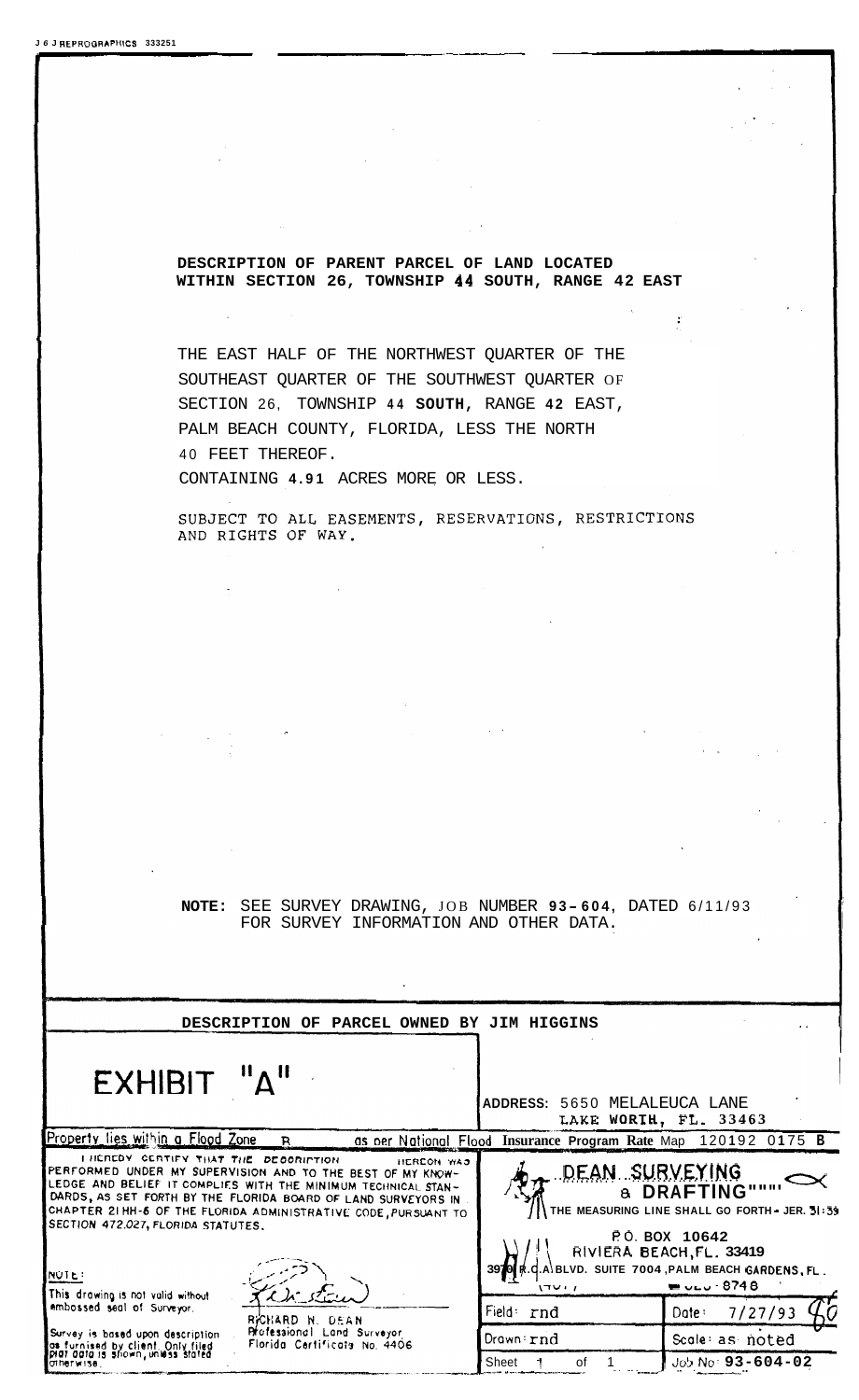### EXHIBIT B

#### (location sketch)